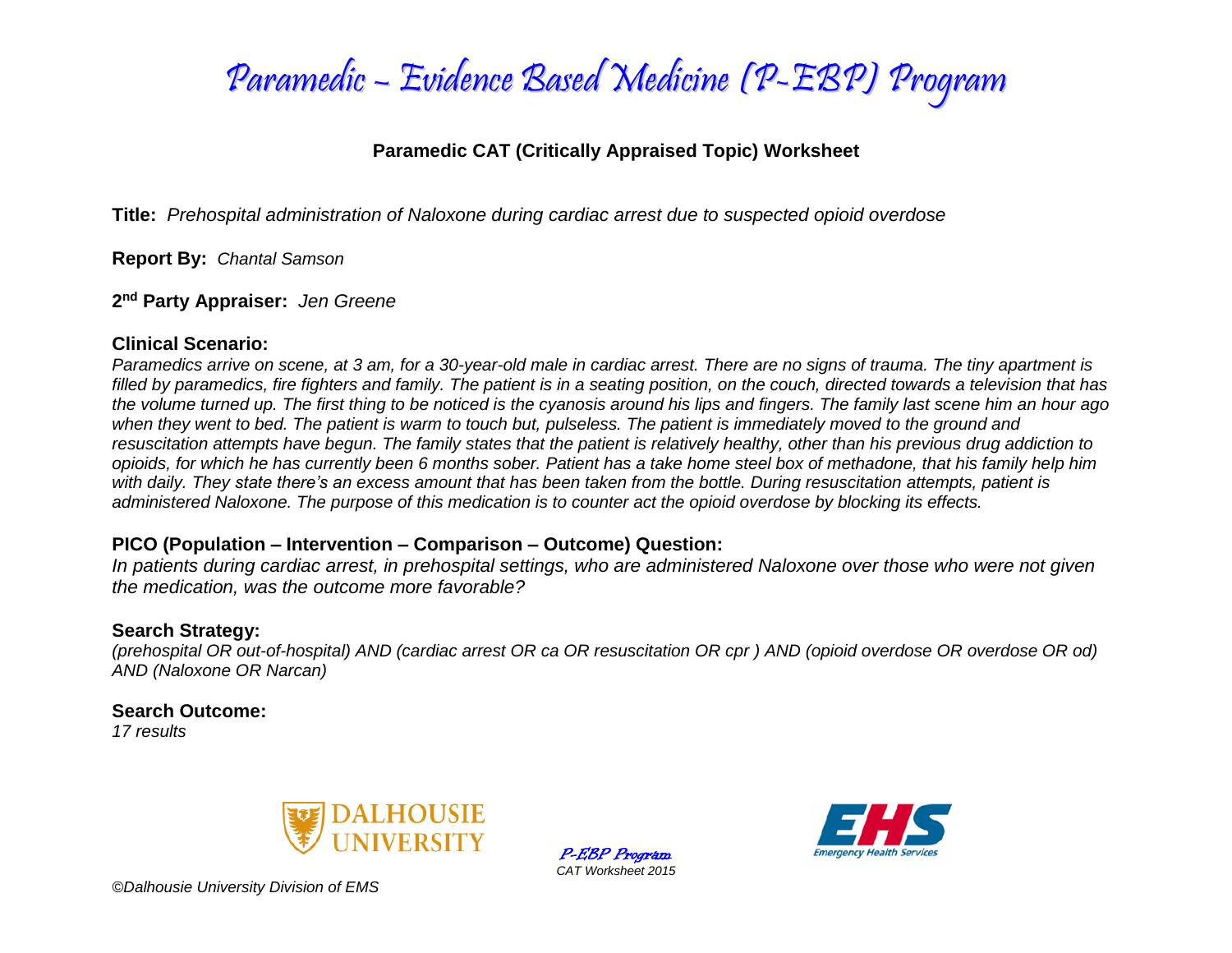| AUTHOR, DATE             | POPULATION:<br><b>SAMPLE</b><br><b>CHARACTERISTICS</b>                                                                                              | <b>DESIGN (LOE)</b>                                                                                                                   | <b>OUTCOMES</b>                                                                                                                                                                                                     | <b>RESULTS</b>                                                                                                                                              | STRENGTHS/<br><b>WEAKNESSES</b>                                                                                                                                                                                                                                                                                                                                                                                                                                                                                                            |
|--------------------------|-----------------------------------------------------------------------------------------------------------------------------------------------------|---------------------------------------------------------------------------------------------------------------------------------------|---------------------------------------------------------------------------------------------------------------------------------------------------------------------------------------------------------------------|-------------------------------------------------------------------------------------------------------------------------------------------------------------|--------------------------------------------------------------------------------------------------------------------------------------------------------------------------------------------------------------------------------------------------------------------------------------------------------------------------------------------------------------------------------------------------------------------------------------------------------------------------------------------------------------------------------------------|
| Matthew D. Saybolt, 2009 | 36 adult EMS patients in<br>cardiac arrest due to<br>suspected opioid<br>overdose.<br>!5/36 received Naloxone<br>21/36 did not receive<br>Naloxone. | Retrospective study<br>without randomized<br>patients.<br>Level of evidence<br>noticed: Level III<br>Direction of<br>Evidence: Yellow | Change in ECG<br>post tx in<br>cardiac arrest.<br>Immediate<br>change in ECG.<br>Delayed change<br>in ECG.<br>Improved<br>perfusion<br>rhythm.<br>Survival to<br>admin at<br>hospital.<br>Survival to<br>discharge. | 47% ECG changes<br>immediately with tx.<br>20% had perfusing<br>rhythms.<br>53% delayed<br>change.<br>27% survived to<br>admin<br>1% survived<br>discharge. | While this<br>article seemed<br>to have many<br>great ideas, for<br>the time the<br>study was done<br>$(5 \text{ years})$ , the<br>sample size<br>was extremely<br>small.<br>It did stay true<br>to EMS setting<br>with specific<br>opioid<br>overdoses.<br>Too many<br>variables were<br>thrown in and<br>they continued<br>to decrease the<br>sample size by<br>becoming<br>increasingly<br>specific to ECG<br>changes.<br>In the end there<br>was concise<br>data to prove or<br>disprove theory.<br>Study was hard<br>to follow due to |



P-EBP Program *CAT Worksheet 2015*



*©Dalhousie University Division of EMS*

**Relevant Papers:**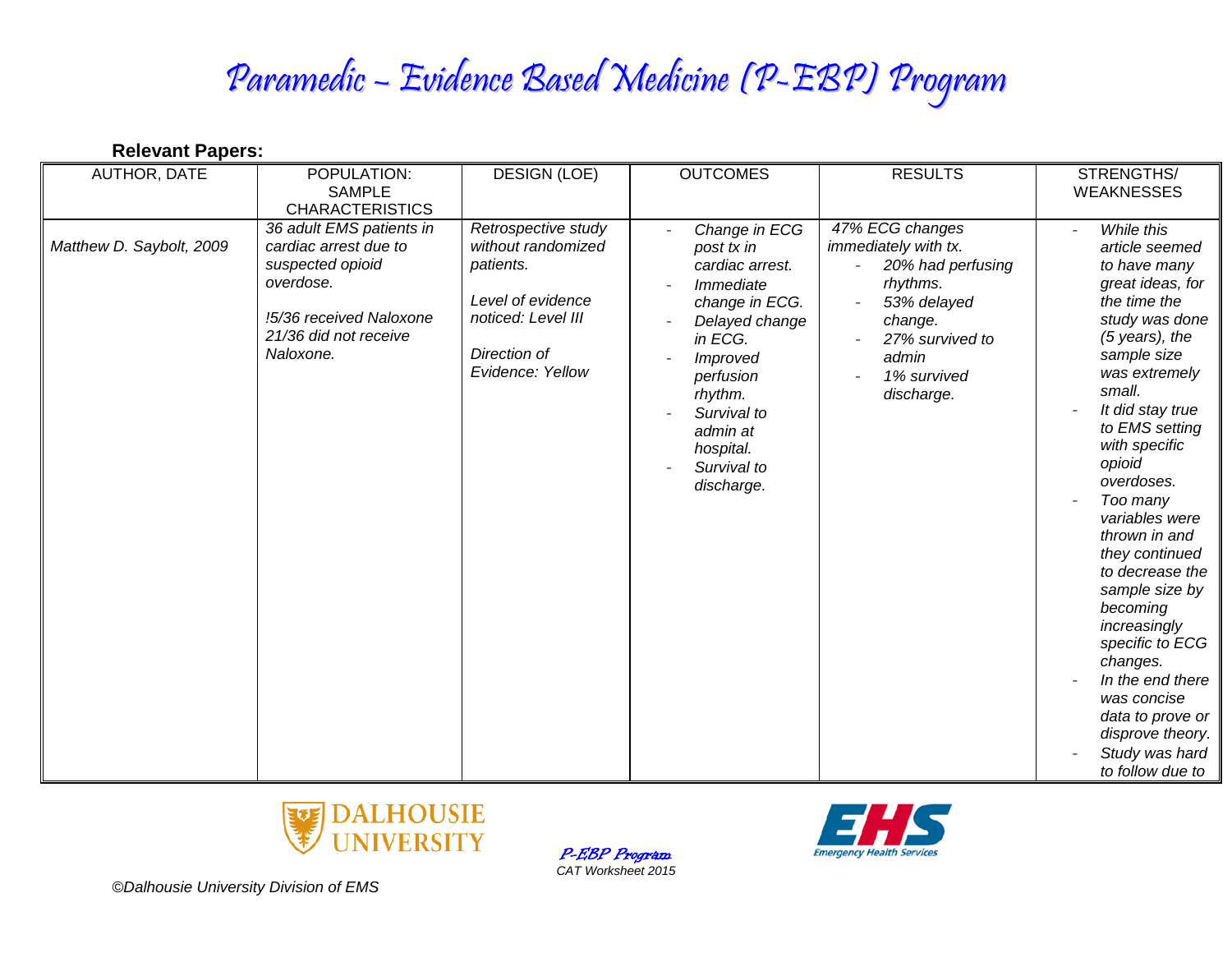|                           |                                                                                                                                             |                                                                                                    |                                                                                                                                                                                                                                                       |                                                                                                                                                                                                                                                                                                                                                                                                                                                                 | weakening                                                                                                                                                                                                                                                                                                                                                                                                                                                                                                   |
|---------------------------|---------------------------------------------------------------------------------------------------------------------------------------------|----------------------------------------------------------------------------------------------------|-------------------------------------------------------------------------------------------------------------------------------------------------------------------------------------------------------------------------------------------------------|-----------------------------------------------------------------------------------------------------------------------------------------------------------------------------------------------------------------------------------------------------------------------------------------------------------------------------------------------------------------------------------------------------------------------------------------------------------------|-------------------------------------------------------------------------------------------------------------------------------------------------------------------------------------------------------------------------------------------------------------------------------------------------------------------------------------------------------------------------------------------------------------------------------------------------------------------------------------------------------------|
|                           |                                                                                                                                             |                                                                                                    |                                                                                                                                                                                                                                                       |                                                                                                                                                                                                                                                                                                                                                                                                                                                                 | sample size.                                                                                                                                                                                                                                                                                                                                                                                                                                                                                                |
|                           |                                                                                                                                             |                                                                                                    |                                                                                                                                                                                                                                                       |                                                                                                                                                                                                                                                                                                                                                                                                                                                                 | While this                                                                                                                                                                                                                                                                                                                                                                                                                                                                                                  |
| Steven Allen Sumner, 2015 | 124 adult EMS patients<br>confirmed cardiac arrest<br>with opioids.<br>82 patients received<br>Naloxone.<br>42 did not receive<br>Naloxone. | Retrospective study<br>Level of Evidence:<br>Level III<br><b>Direction of Evidence</b><br>: Yellow | Received<br>Naloxone<br>Did not received<br>Naloxone<br>Below the age of<br>30.<br>Between ages<br>$30 - 50.$<br>Above the age<br>of $50.$<br>Evidence of<br>opioid<br>paraphernalia.<br>- Without<br>evidence of<br>paraphernalia.<br>Female vs Male | 66.1% received<br>Naloxone.<br>33.9% did not<br>receive Naloxone.<br>75% with confirmed<br>opioids in their<br>system that received<br>Naloxone.<br>86.7% under the<br>age of 30 received<br>Naloxone.<br>65.4% between<br>ages of 30-50<br>received.<br>52.4% over the age<br>of 50 received.<br>46.9% females<br>received.<br>74.2% males<br>received.<br>55.6% without signs<br>of drug abuse<br>received.<br>86.1% with signs of<br>drug abuse<br>received. | article was also<br>very interest, it<br>remained quite<br>misleading and<br>hard to follow.<br>The article<br>immediately<br>presumed the<br>Naloxone would<br>increase odds<br>of survival,<br>without<br>evidence or<br>knowledge<br>shown.<br>The case study<br>was done on<br>deceased pts<br>and not live<br>ones for proven<br>outcome.<br>Started out with<br>decent sample<br>size, but then<br>continuously<br>regrouped<br>multiple times.<br><b>Statistics were</b><br>listed but no<br>defined |



P-EBP Program *CAT Worksheet 2015*

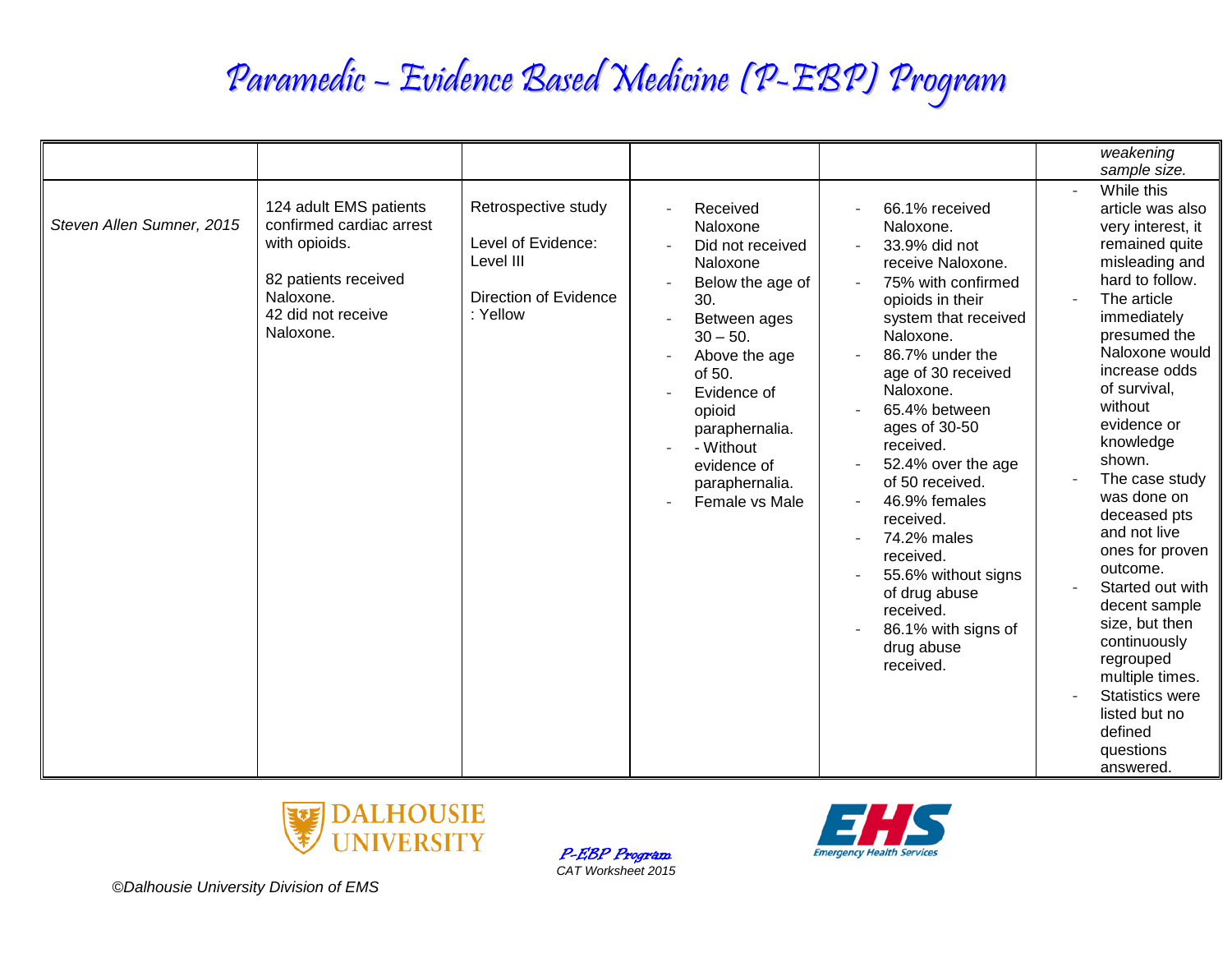### **Comments:**

- Both articles stayed true the EMS patients solely brought in in cardiac arrest with opioid influences.
- Both articles broke down their sample sizes into much smaller groups that did not remain true to the fact of the article.
- Each had their own approach to the subject. One chose to consider survival rates and ECG changes. While the other chose to denote biases when treating these specified patients, based on age, sex and evidence of drug abuse.
- Neither article came to a defined conclusion.

## **Consider:** *Why would you NOT change practice, based on these articles?*

*For this purpose, that does seem like the loaded question that has ended each article. While it seems like a very hot topic, due to the increasing rise in opioid overdoses, there does not seem to be many studies done on the subject. I have personally been in these situations where Naloxone was administered in cardiac arrest, and in those that have not. I have not been able to remark a difference with the medication or without. Although, I am just an individual who does not have the statistics or population size to create a proper case study. I personally am not entirely sure that it would have an effect in a body where proper blood flow and metabolism wasn't in effect. Again, I have yet to find a study that reinforces or negates my beliefs.* 

*In the end, if you can identify an arrest due to opioid overdose, there isn't a reason not to administer Naloxone. If the situation arose where I either had to capability to administer the drug or preform another task that is of greater necessity with the proper evidence to back it up, I would choose the latter.* 

## **Clinical Bottom Line:**

*It turned out that there were no definite results available. While both article were very intriguing and took on each a different perspective of their study, neither could give confident results. In the end, there turned out to not be enough data to say whether the administration of the drug made a difference. In most cases it was seen more as a question; Why not administer the medication? It bodes no harm either way and it may have favorable outcomes, it just has not yet been proven.* 



P-EBP Program *CAT Worksheet 2015*